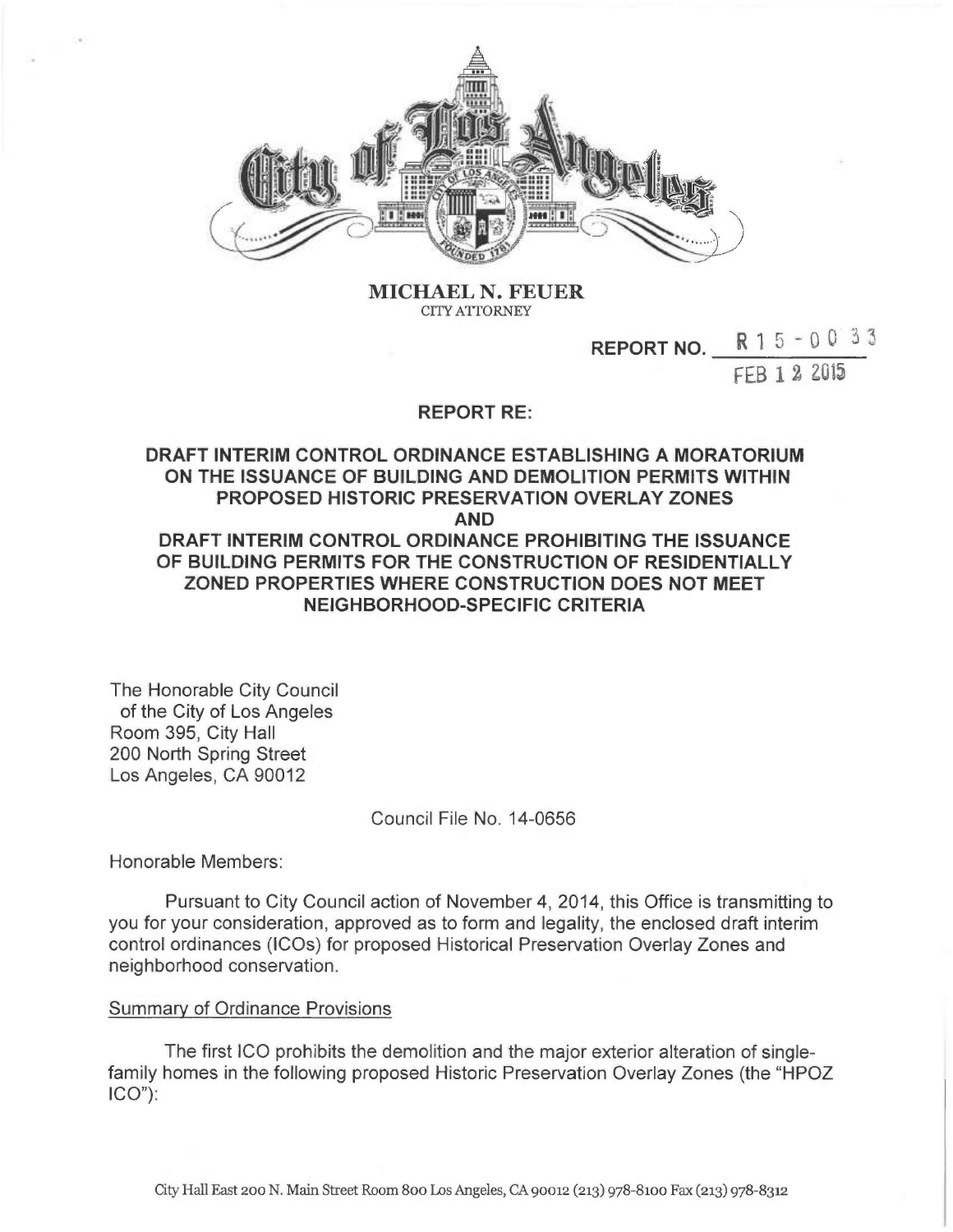# The Honorable City Council of the City of Los Angeles Page 2

- Sunset Square Council District 4
- Carthay Square Council District 5
- Holmby Westwood Council District 5
- Oxford Square Council District 10
- El Sereno Berkshire Craftsman District Council District 14

The second ICO prohibits the construction of single-family homes that do not meet specific criteria in the following neighborhoods (the "anti-mansionization ICO"):

- Valley Village Council District 2
- South Hollywood Council District 4
- La Brea Hancock Neighborhood Council District 4
- The Oaks of Los Feliz Council District 4
- Miracle Mile Council District 4
- Larchmont Heights Council District 4
- Lower Council District 5 Council District 5
- Beverlywood Council District 5
- Inner Council District 5 Council District 5
- Fairfax Area Council District 5
- Bel Air Council District 5
- Faircrest Heights Neighborhood Council District 10
- Kentwood Council District 11
- Mar Vista/East Venice Council District 11
- Old Granada Hills Council District 12

### Charter Findings Not Required

Because the enclosed ICOs are being adopted as an urgency measure pursuant to California Government Code Section 65858, they are not subject to the procedures otherwise required before the adoption of a land use ordinance.

### Council Rule 38 Referral

A copy of the enclosed draft ordinances were sent, pursuant to Council Rule 38, to the Department of Building and Safety, with a request that all comments and recommendations, if any, be presented directly to the City Council when this matter is considered.